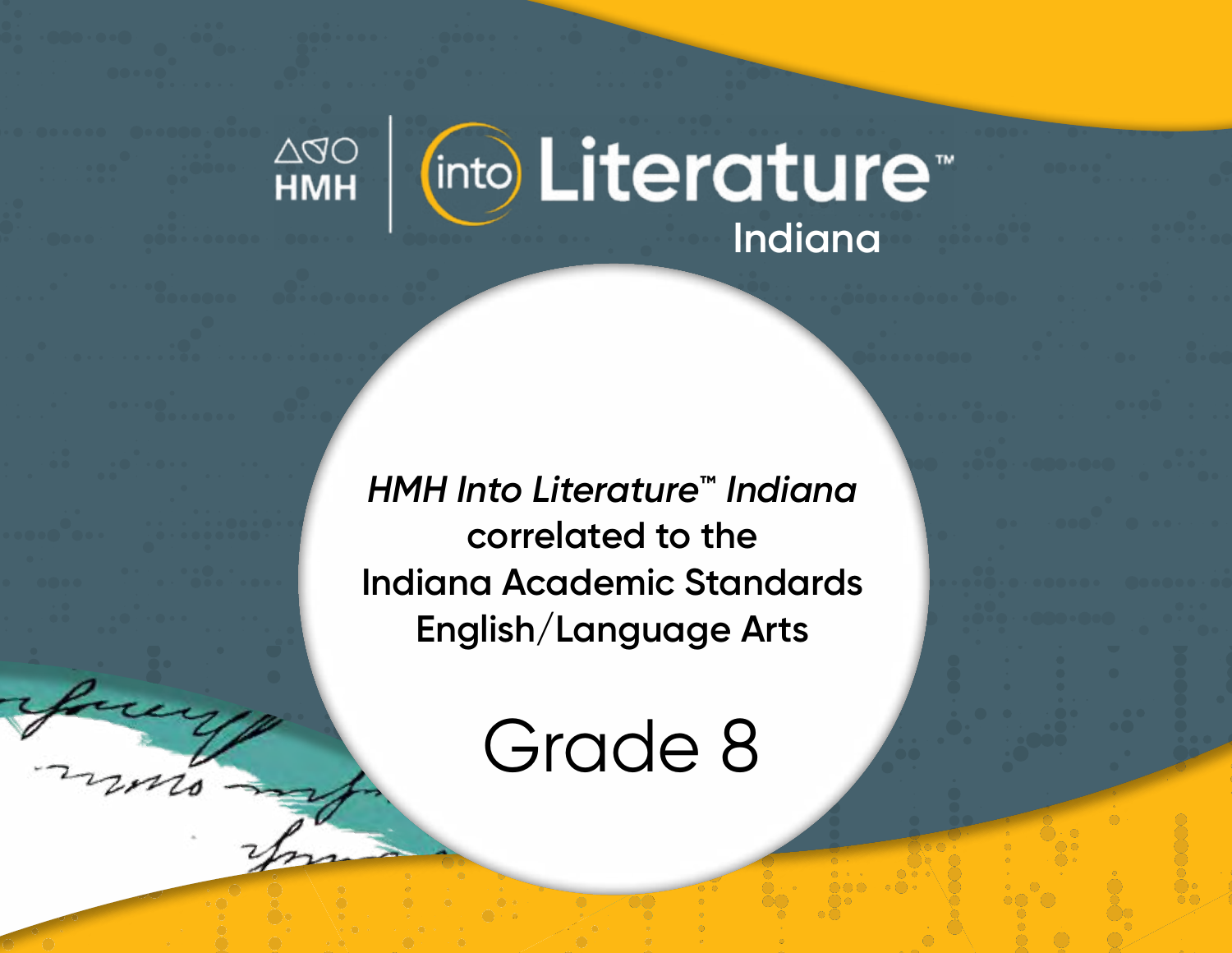## **Houghton Mifflin Harcourt** *Into Literature* **© 2020**

## **correlated to the**

## **Indiana Academic Standards English/Language Arts Grade 8**

| <b>Standard</b>              | <b>Description</b>                                                                                                                                                                                                           |     | <b>Citations</b>                                                                                                                                                                                                                                                                                                                              |  |  |
|------------------------------|------------------------------------------------------------------------------------------------------------------------------------------------------------------------------------------------------------------------------|-----|-----------------------------------------------------------------------------------------------------------------------------------------------------------------------------------------------------------------------------------------------------------------------------------------------------------------------------------------------|--|--|
|                              | <b>READING: Literature</b>                                                                                                                                                                                                   |     |                                                                                                                                                                                                                                                                                                                                               |  |  |
|                              | <b>RL.1: LEARNING OUTCOME FOR READING LITERATURE</b>                                                                                                                                                                         |     |                                                                                                                                                                                                                                                                                                                                               |  |  |
|                              | Read and comprehend a variety of literature independently and proficiently                                                                                                                                                   |     |                                                                                                                                                                                                                                                                                                                                               |  |  |
|                              | <b>Learning Outcome</b>                                                                                                                                                                                                      |     |                                                                                                                                                                                                                                                                                                                                               |  |  |
| 8.RL.1                       | Read a variety of literature within a range of complexity<br>appropriate for grades 6-8. By the end of grade 8, students<br>interact with texts proficiently and independently.                                              | SE: | 2–12, 29–34, 91–100, 105–110, 112–129, 138–139, 152–181, 185–<br>197, 201-206, 275-284, 289-294, 296-301, 306, 308-309, 339-348,<br>352-363, 406-497, 522-533                                                                                                                                                                                 |  |  |
|                              | <b>RL.2: STANDARD 2: KEY IDEAS AND TEXTUAL SUPPORT</b>                                                                                                                                                                       |     |                                                                                                                                                                                                                                                                                                                                               |  |  |
|                              |                                                                                                                                                                                                                              |     | Build comprehension and appreciation of literature by analyzing, inferring, and drawing conclusions about literary elements, themes, and central ideas                                                                                                                                                                                        |  |  |
| <b>Key Ideas and Support</b> |                                                                                                                                                                                                                              |     |                                                                                                                                                                                                                                                                                                                                               |  |  |
| 8.RL 2.1                     | Cite the textual evidence that most strongly supports an<br>analysis of what a text says explicitly as well as inferences<br>drawn from the text.                                                                            | SE: | 12, 34, 100, 110, 128, 142–146, 148, 180, 196, 206, 284–285, 294,<br>306, 309, 348, 360, 362, 462, 496, 530, 532–533                                                                                                                                                                                                                          |  |  |
| 8.RL.2.2                     | Analyze the development of a theme or central idea over<br>the course of a work of literature, including its relationship<br>to the characters, setting, and plot; provide a detailed<br>summary that supports the analysis. | SE: | 2–3, 12–13, 35, 63, 113, 117–119, 126, 128, 141, 152–153, 181, 185,<br>190, 194, 196, 229, 311, 362, 393, 406, 432, 496, 528, 532–533, 535                                                                                                                                                                                                    |  |  |
| 8.RL.2.3                     | Analyze how particular lines of dialogue or incidents in a<br>work of literature propel the action, reveal aspects of a<br>character, or provoke a decision.                                                                 | SE: | 2–3, 5, 7–8, 11–12, 91–94, 96–97, 100, 113, 115–116, 121, 123–124,<br>128, 152-153, 155, 157-160, 162, 165-166, 169-170, 172-176, 180,<br>191, 196, 281, 284, 406-407, 409, 414, 416, 419-420, 422, 424, 427,<br>429, 431, 434-435, 438, 441, 445, 447-448, 452-453, 457, 459, 462,<br>465, 467-468, 472, 476, 482-483, 485-486, 489, 495-496 |  |  |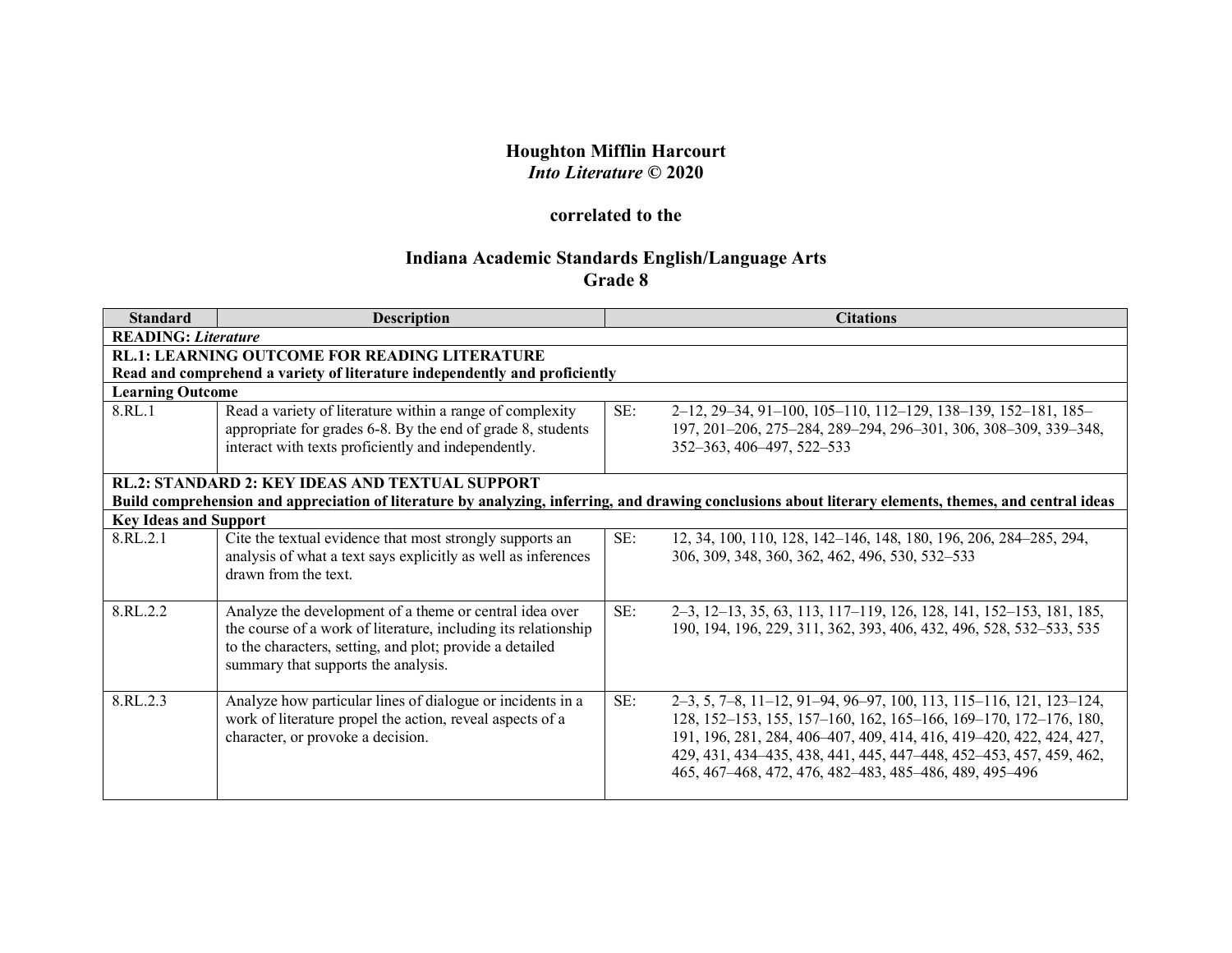| Standard                                                                   | <b>Description</b>                                                                                                           |     | <b>Citations</b>                                                                                                                           |  |
|----------------------------------------------------------------------------|------------------------------------------------------------------------------------------------------------------------------|-----|--------------------------------------------------------------------------------------------------------------------------------------------|--|
| 8.RL.2.4                                                                   | Students are expected to build upon and continue applying concepts learned previously.                                       |     |                                                                                                                                            |  |
|                                                                            |                                                                                                                              |     |                                                                                                                                            |  |
|                                                                            | <b>RL.3: STRUCTURAL ELEMENTS AND ORGANIZATION</b>                                                                            |     |                                                                                                                                            |  |
|                                                                            | Build comprehension and appreciation of literature, using knowledge of literary structure and point of view                  |     |                                                                                                                                            |  |
|                                                                            | <b>Structural Elements and Organization</b>                                                                                  |     |                                                                                                                                            |  |
| 8.RL.3.1                                                                   | Compare and contrast the structure of two or more related<br>works of literature (e.g., <i>similar topic or theme</i> ), and | SE: | 112-139, 296-309, 352-363, 522-533                                                                                                         |  |
|                                                                            | analyze and evaluate how the differing structure of each                                                                     |     |                                                                                                                                            |  |
|                                                                            | text contributes to its meaning and style.                                                                                   |     |                                                                                                                                            |  |
|                                                                            |                                                                                                                              |     |                                                                                                                                            |  |
| 8.RL.3.2                                                                   | Analyze a particular point of view or cultural experience in                                                                 | SE: | 2-13, 29-35, 112-129, 152-181, 522-527, 530-531                                                                                            |  |
|                                                                            | a work of world literature considering how it reflects                                                                       |     |                                                                                                                                            |  |
|                                                                            | heritage, traditions, attitudes, and beliefs.                                                                                |     |                                                                                                                                            |  |
|                                                                            |                                                                                                                              |     |                                                                                                                                            |  |
|                                                                            | <b>RL.4: SYNTHESIS AND CONNECTION OF IDEAS</b>                                                                               |     |                                                                                                                                            |  |
|                                                                            |                                                                                                                              |     | Build comprehension and appreciation of literature by connecting various literary works and analyzing how medium and interpretation impact |  |
| meaning                                                                    | <b>Synthesis and Connection of Ideas</b>                                                                                     |     |                                                                                                                                            |  |
| 8.RL.4.1                                                                   |                                                                                                                              | SE: | $132 - 139$                                                                                                                                |  |
|                                                                            | Analyze the extent to which a filmed or live production of<br>a story or play stays faithful to or departs from the text or  |     |                                                                                                                                            |  |
|                                                                            | script, evaluating the choices made by the director or                                                                       |     |                                                                                                                                            |  |
|                                                                            | actors.                                                                                                                      |     |                                                                                                                                            |  |
|                                                                            |                                                                                                                              |     |                                                                                                                                            |  |
| 8.RL.4.2                                                                   | Analyze how works of literature draw on and transform                                                                        | SE: | 105-111, 202-205, 275, 284                                                                                                                 |  |
|                                                                            | earlier texts.                                                                                                               |     |                                                                                                                                            |  |
|                                                                            |                                                                                                                              |     |                                                                                                                                            |  |
| <b>READING: Nonfiction</b>                                                 |                                                                                                                              |     |                                                                                                                                            |  |
| <b>RN.1: LEARNING OUTCOME FOR READING NONFICTION</b>                       |                                                                                                                              |     |                                                                                                                                            |  |
| Read and comprehend a variety of nonfiction independently and proficiently |                                                                                                                              |     |                                                                                                                                            |  |
| <b>Learning Outcome</b>                                                    |                                                                                                                              |     |                                                                                                                                            |  |
| 8.RN.1                                                                     | Read a variety of nonfiction within a range of complexity                                                                    | SE: | 17-25, 36-44, 48-56, 76-86, 208-222, 240-251, 255-270, 302-306,                                                                            |  |
|                                                                            | appropriate for grades 6-8. By the end of grade 8, students                                                                  |     | 324-334, 364-372, 376-386, 501-508, 513-520, 522-530                                                                                       |  |
|                                                                            | interact with texts proficiently and independently.                                                                          |     |                                                                                                                                            |  |
|                                                                            |                                                                                                                              |     |                                                                                                                                            |  |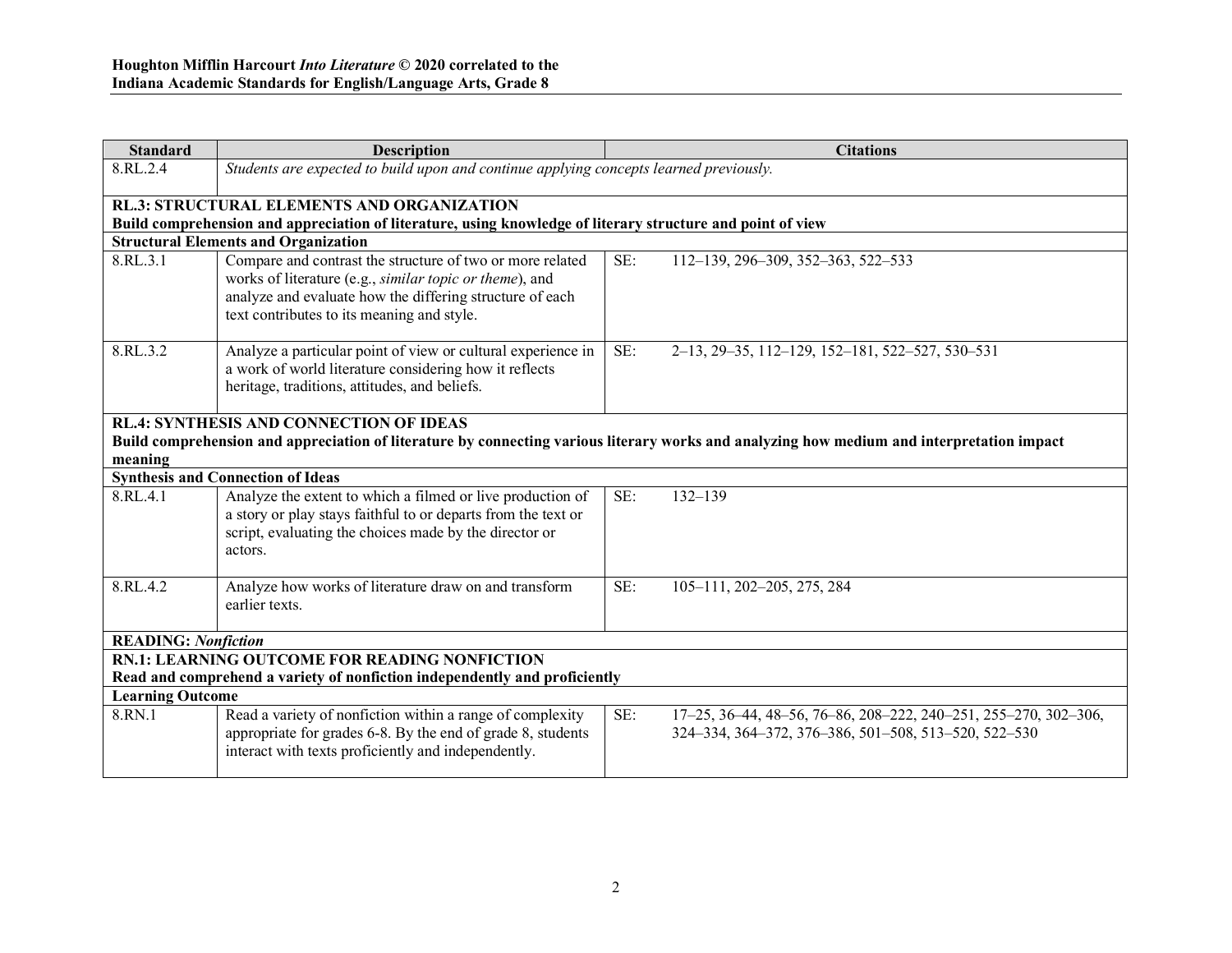| <b>Standard</b>                                                                                                                                               | <b>Description</b>                                                                                                                                                                                                  |     | <b>Citations</b>                                                                                                                                                     |  |  |
|---------------------------------------------------------------------------------------------------------------------------------------------------------------|---------------------------------------------------------------------------------------------------------------------------------------------------------------------------------------------------------------------|-----|----------------------------------------------------------------------------------------------------------------------------------------------------------------------|--|--|
|                                                                                                                                                               | <b>RN.2: KEY IDEAS AND TEXTUAL SUPPORT</b>                                                                                                                                                                          |     |                                                                                                                                                                      |  |  |
|                                                                                                                                                               | Extract and construct meaning from nonfiction texts using a range of comprehension skills                                                                                                                           |     |                                                                                                                                                                      |  |  |
|                                                                                                                                                               | <b>Key Ideas and Textural Support</b>                                                                                                                                                                               |     |                                                                                                                                                                      |  |  |
| 8.RN.2.1                                                                                                                                                      | Cite the textual evidence that most strongly supports an<br>analysis of what a text says explicitly as well as inferences<br>drawn from the text.                                                                   | SE: | 24–25, 44–45, 56, 60–61, 86, 222, 250–251, 270, 306, 308, 334–335,<br>372–373, 386, 390, 501, 504–505, 508, 520                                                      |  |  |
| 8.RN.2.2                                                                                                                                                      | Analyze the development of a central idea over the course<br>of a text, including its relationship to supporting ideas;<br>provide a detailed, objective summary of the text.                                       | SE: | 17-19, 21-24, 36-44, 48-56, 60, 76-77, 79-86, 222, 304, 324-325,<br>327, 329-334, 364-368, 370-372, 376-386, 390, 513-514, 516, 518-<br>520                          |  |  |
| 8.RN.2.3                                                                                                                                                      | Analyze how a text makes connections and distinctions<br>among individuals, events, and ideas.                                                                                                                      | SE: | 21-22, 24, 38, 44, 52-53, 79, 83-84, 86, 212, 222, 255-256, 260, 368,<br>372, 377, 379-380, 382, 386, 520                                                            |  |  |
|                                                                                                                                                               | <b>RN.3: STRUCTURAL ELEMENTS AND ORGANIZATION</b><br>Build understanding of nonfiction text, using knowledge of structural organization and author's purpose and message                                            |     |                                                                                                                                                                      |  |  |
|                                                                                                                                                               | <b>Structural Elements and Organization</b>                                                                                                                                                                         |     |                                                                                                                                                                      |  |  |
| 8.RN.3.1                                                                                                                                                      | Students are expected to build upon and continue applying concepts learned previously.                                                                                                                              |     |                                                                                                                                                                      |  |  |
| 8.RN.3.2                                                                                                                                                      | Analyze in detail the structure of a specific paragraph in a<br>text, including the role of particular sentences in<br>developing and refining a key concept.                                                       | SE: | 17, 19, 21-22, 44, 50, 56, 82, 215, 222, 243, 247, 250, 262, 298, 302,<br>306, 330, 334, 367–368, 370, 372, 377, 380, 382–383, 386, 516, 518,<br>520                 |  |  |
| 8.RN.3.3                                                                                                                                                      | Determine an author's perspective or purpose in a text, and<br>analyze how the author acknowledges and responds to<br>conflicting evidence or viewpoints.                                                           | SE: | 23, 39–43, 44, 48–49, 60–61, 79, 83, 85, 86, 208, 222, 240, 243, 245–<br>246, 250-251, 266, 308, 324-325, 327, 329-334, 365, 368, 370-372,<br>379-380, 386, 390, 513 |  |  |
| <b>RN.4: SYNTHESIS AND CONNECTION OF IDEAS</b><br>Build understanding of nonfiction texts by evaluating specific claims and synthesizing and connecting ideas |                                                                                                                                                                                                                     |     |                                                                                                                                                                      |  |  |
|                                                                                                                                                               | <b>Synthesis and Connection of Ideas</b>                                                                                                                                                                            |     |                                                                                                                                                                      |  |  |
| 8.RN.4.1                                                                                                                                                      | Delineate and evaluate the argument and specific claims in<br>a text, assessing whether the reasoning is sound and the<br>evidence is relevant and sufficient; recognize when<br>irrelevant evidence is introduced. | SE: | 19, 21, 24, 36–44, 48–56, 60, 364–368, 370–372, 376–386, 390                                                                                                         |  |  |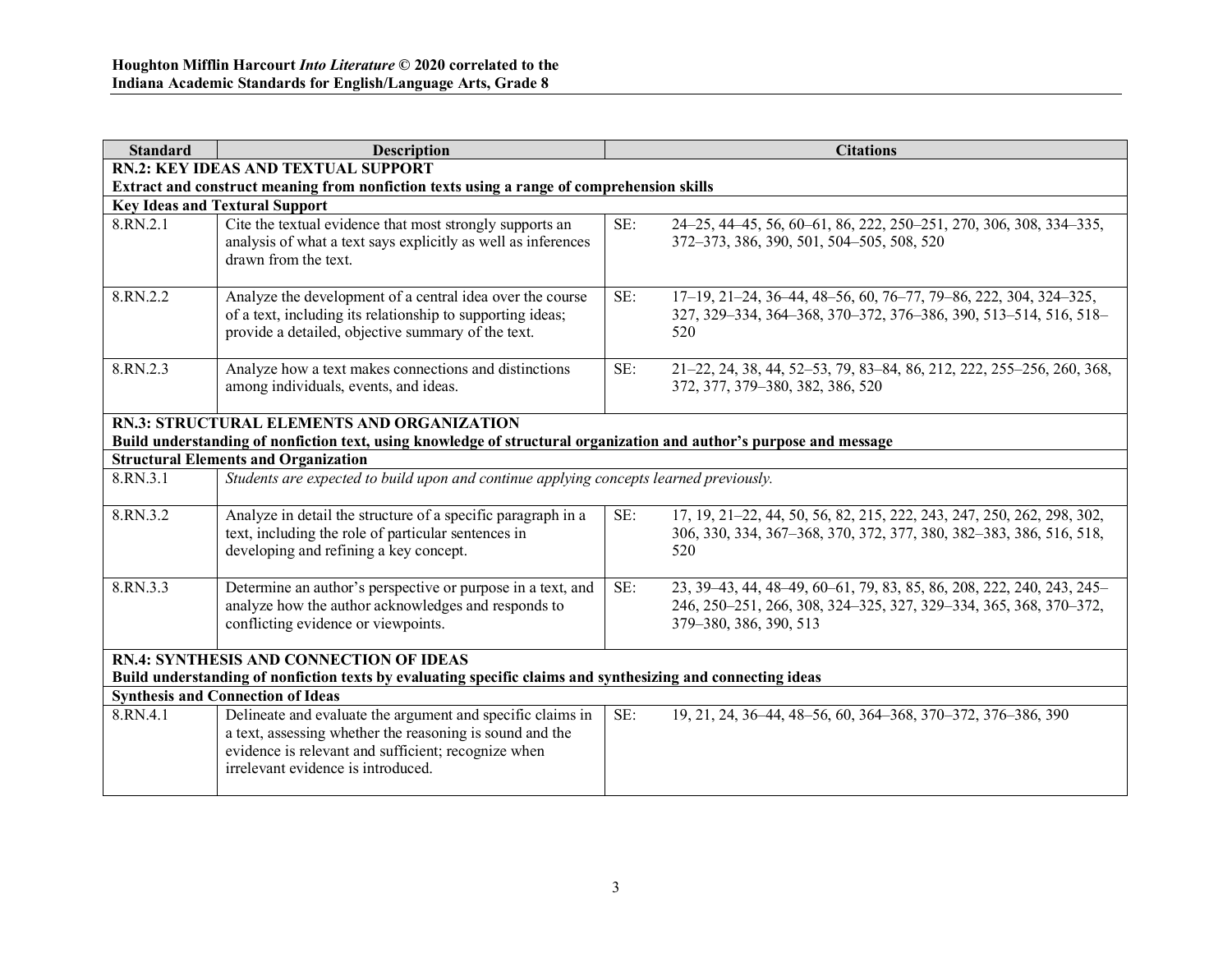| <b>Standard</b>            | <b>Description</b>                                                                                                                                                                                                                                                                                                                                                              |     | <b>Citations</b>                                                                                                                                                                                                                                                                                                                                                                                                                                                                                                                                                        |
|----------------------------|---------------------------------------------------------------------------------------------------------------------------------------------------------------------------------------------------------------------------------------------------------------------------------------------------------------------------------------------------------------------------------|-----|-------------------------------------------------------------------------------------------------------------------------------------------------------------------------------------------------------------------------------------------------------------------------------------------------------------------------------------------------------------------------------------------------------------------------------------------------------------------------------------------------------------------------------------------------------------------------|
| 8.RN.4.2                   | Evaluate the advantages and disadvantages of using<br>different mediums (e.g., print or digital text, video,<br><i>multimedia</i> ) to present a particular topic or idea.                                                                                                                                                                                                      | SE: | 208-212, 216, 218-219, 222, 226                                                                                                                                                                                                                                                                                                                                                                                                                                                                                                                                         |
| 8.RN.4.3                   | Analyze how two or more authors writing about the same<br>topic shape their presentations of key information by<br>emphasizing different evidence or advancing different<br>interpretations of facts.                                                                                                                                                                           | SE: | 36-37, 39-43, 48-49, 51-55, 60-61, 364-365, 367-370, 376, 379-385,<br>390                                                                                                                                                                                                                                                                                                                                                                                                                                                                                               |
| <b>READING: Vocabulary</b> |                                                                                                                                                                                                                                                                                                                                                                                 |     |                                                                                                                                                                                                                                                                                                                                                                                                                                                                                                                                                                         |
|                            | <b>RV.1: LEARNING OUTCOME FOR READING VOCABULARY</b>                                                                                                                                                                                                                                                                                                                            |     |                                                                                                                                                                                                                                                                                                                                                                                                                                                                                                                                                                         |
| <b>Learning Outcome</b>    | Acquire, refine, and apply vocabulary using various strategies and sources                                                                                                                                                                                                                                                                                                      |     |                                                                                                                                                                                                                                                                                                                                                                                                                                                                                                                                                                         |
| 8.RV.1                     | Acquire and use accurately grade-appropriate general<br>academic and content-specific words and phrases; gather<br>vocabulary knowledge when considering a word or phrase<br>important to comprehension or expression.<br><b>RV.2: VOCABULARY BUILDING</b><br>Build and refine vocabulary by using strategies to determine and clarify words and understand their relationships | SE: | 1, 8-10, 13, 14, 19-20, 22-23, 25-26, 35, 39-43, 45-46, 52-54, 57-<br>58, 68, 75, 82-83, 87-88, 93-95, 98, 101-102, 111, 115-117, 119-<br>120, 122-123, 126, 129-130, 137, 151, 158, 160, 162, 164, 169, 181-<br>182, 187-188, 192-193, 197-198, 207, 213, 215, 218, 220, 223-224,<br>234, 239, 246-248, 251-252, 260, 262-263, 271-272, 277-279, 282-<br>283, 285-286, 295, 307, 316, 323, 330-332, 335-336, 342, 346, 349-<br>350, 361, 367, 369-370, 373-374, 379, 381, 387-388, 398, 405, 416,<br>425, 433, 455, 459, 466, 497-498, 504-506, 509-510, 521, 531, 540 |
| <b>Vocabulary Building</b> |                                                                                                                                                                                                                                                                                                                                                                                 |     |                                                                                                                                                                                                                                                                                                                                                                                                                                                                                                                                                                         |
| 8.RV.2.1                   | Use context to determine or clarify the meaning of words<br>and phrases.                                                                                                                                                                                                                                                                                                        | SE: | 14, 20, 23, 26, 130, 182, 198, 224, 240, 248, 250, 252, 286, 336, 350,<br>374, 510                                                                                                                                                                                                                                                                                                                                                                                                                                                                                      |
| 8.RV.2.2                   | Students are expected to build upon and continue applying concepts learned previously.                                                                                                                                                                                                                                                                                          |     |                                                                                                                                                                                                                                                                                                                                                                                                                                                                                                                                                                         |
| 8.RV.2.3                   | Distinguish among the connotations of words with similar<br>denotations.                                                                                                                                                                                                                                                                                                        | SE: | 87, 251, 255, 510, 537                                                                                                                                                                                                                                                                                                                                                                                                                                                                                                                                                  |
| 8.RV.2.4                   | Use common, grade-appropriate Greek or Latin affixes and<br>roots as clues to the meaning of a word (e.g., precede,<br>recede, secede).                                                                                                                                                                                                                                         | SE: | 1, 58, 75, 130, 151, 239, 252, 272, 323, 388, 405                                                                                                                                                                                                                                                                                                                                                                                                                                                                                                                       |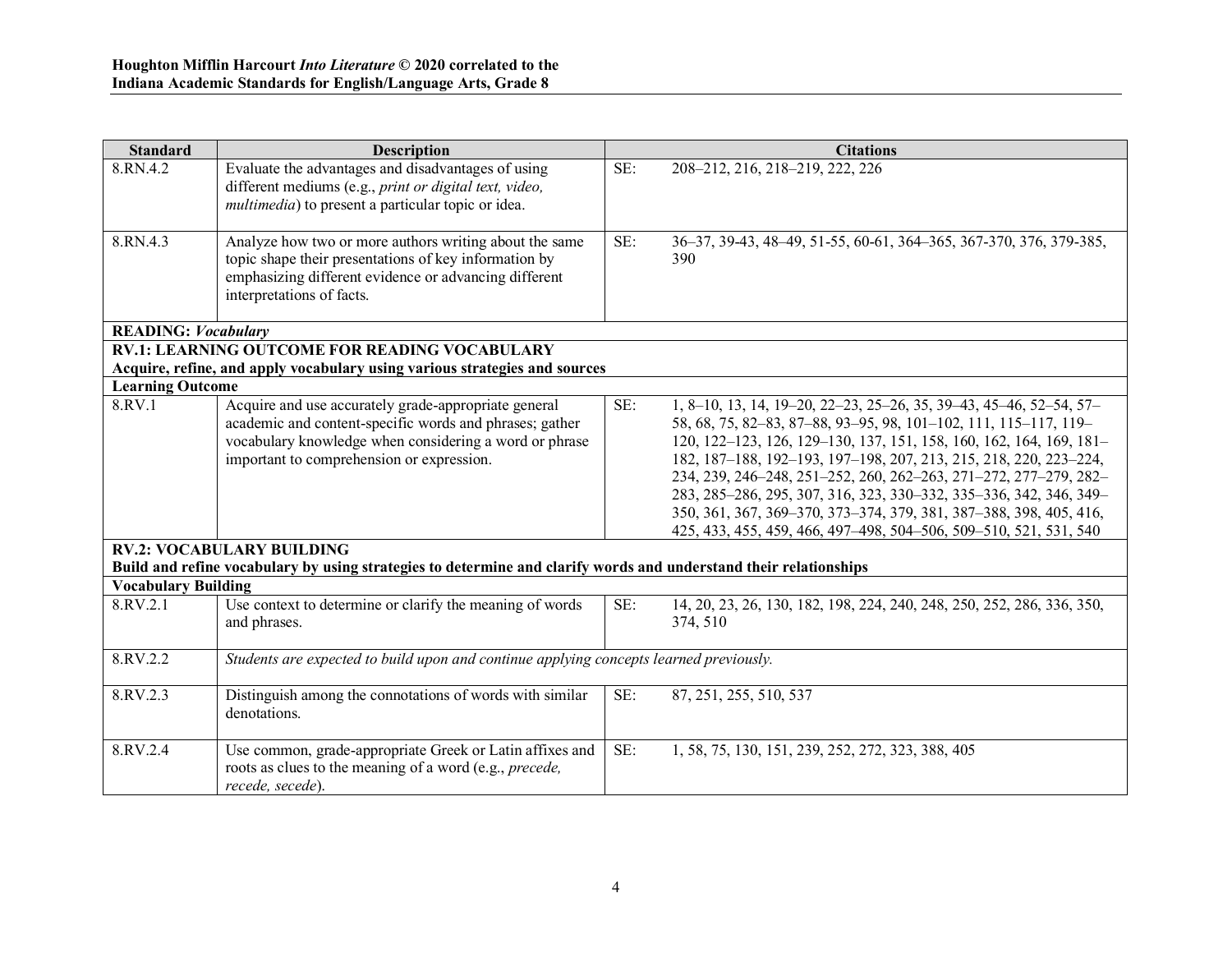| <b>Standard</b>         | <b>Description</b>                                                                                                                                                                                                                                                         |     | <b>Citations</b>                                                                                                                                                                    |  |
|-------------------------|----------------------------------------------------------------------------------------------------------------------------------------------------------------------------------------------------------------------------------------------------------------------------|-----|-------------------------------------------------------------------------------------------------------------------------------------------------------------------------------------|--|
| 8.RV.2.5                | Select appropriate general and specialized reference<br>materials, both print and digital, to find the pronunciation<br>of a word or determine or clarify its precise meaning, part<br>of speech, or origin.                                                               | SE: | 1, 46, 75, 102, 130, 151, 182, 198, 239, 252, 272, 323, 336, 350, 405                                                                                                               |  |
|                         | <b>RV.3: VOCABULARY IN LITERATURE AND NONFICTION TEXTS</b>                                                                                                                                                                                                                 |     |                                                                                                                                                                                     |  |
|                         |                                                                                                                                                                                                                                                                            |     | Build comprehension and appreciation of literature and nonfiction texts by determining or clarifying figurative, connotative, and technical meanings                                |  |
|                         | <b>Vocabulary in Literature and Nonfiction Texts</b>                                                                                                                                                                                                                       |     |                                                                                                                                                                                     |  |
| 8.RV.3.1                | Analyze the meaning of words and phrases as they are used<br>in works of literature, including figurative and connotative<br>meanings; analyze the impact of specific word choices on<br>meaning and tone, including analogies or allusions to other<br>texts.             | SE: | 14, 96, 105-107, 110, 114, 128, 169, 172, 178, 182, 202, 204, 206,<br>275, 284, 286, 289-290, 292, 294, 300, 308, 350, 360, 362, 496, 524,<br>527, 529-530, 532-533                 |  |
| 8.RV.3.2                | Determine the meaning of words and phrases as they are<br>used in a nonfiction text, including figurative, connotative,<br>and technical meanings; analyze the impact of specific<br>word choices on meaning and tone, including analogies or<br>allusions to other texts. | SE: | 20, 23, 26, 52, 224, 240, 248, 250-251, 255, 257, 262, 308, 336, 367,<br>375, 377, 382, 504, 510, 513-514, 516, 518, 520                                                            |  |
| 8.RV.3.3                | Interpret figures of speech (e.g. <i>verbal irony</i> , <i>puns</i> ) in<br>context.                                                                                                                                                                                       | SE: | 30, 32, 34, 202, 204, 206, 286, 289-290, 292-294, 360, 524-525, 527-<br>530, 532                                                                                                    |  |
| Writing                 |                                                                                                                                                                                                                                                                            |     |                                                                                                                                                                                     |  |
|                         | W.1: LEARNING OUTCOME FOR WRITING                                                                                                                                                                                                                                          |     |                                                                                                                                                                                     |  |
|                         | Write effectively for a variety of tasks, purposes, and audiences                                                                                                                                                                                                          |     |                                                                                                                                                                                     |  |
| <b>Learning Outcome</b> |                                                                                                                                                                                                                                                                            |     |                                                                                                                                                                                     |  |
| 8.W.1                   | Write routinely over a variety of time frames for a range of<br>tasks, purposes, and audiences; apply reading standards to<br>support analysis, reflection, and research by drawing<br>evidence from literature and nonfiction texts.                                      | SE: | 13, 25, 35, 45, 57, 64–70, 73, 87, 101, 111, 129, 142–149, 181, 197,<br>207, 223, 230-237, 251, 271, 285, 295, 312-318, 321, 335, 349, 361,<br>373, 387, 394–400, 403, 533, 536–543 |  |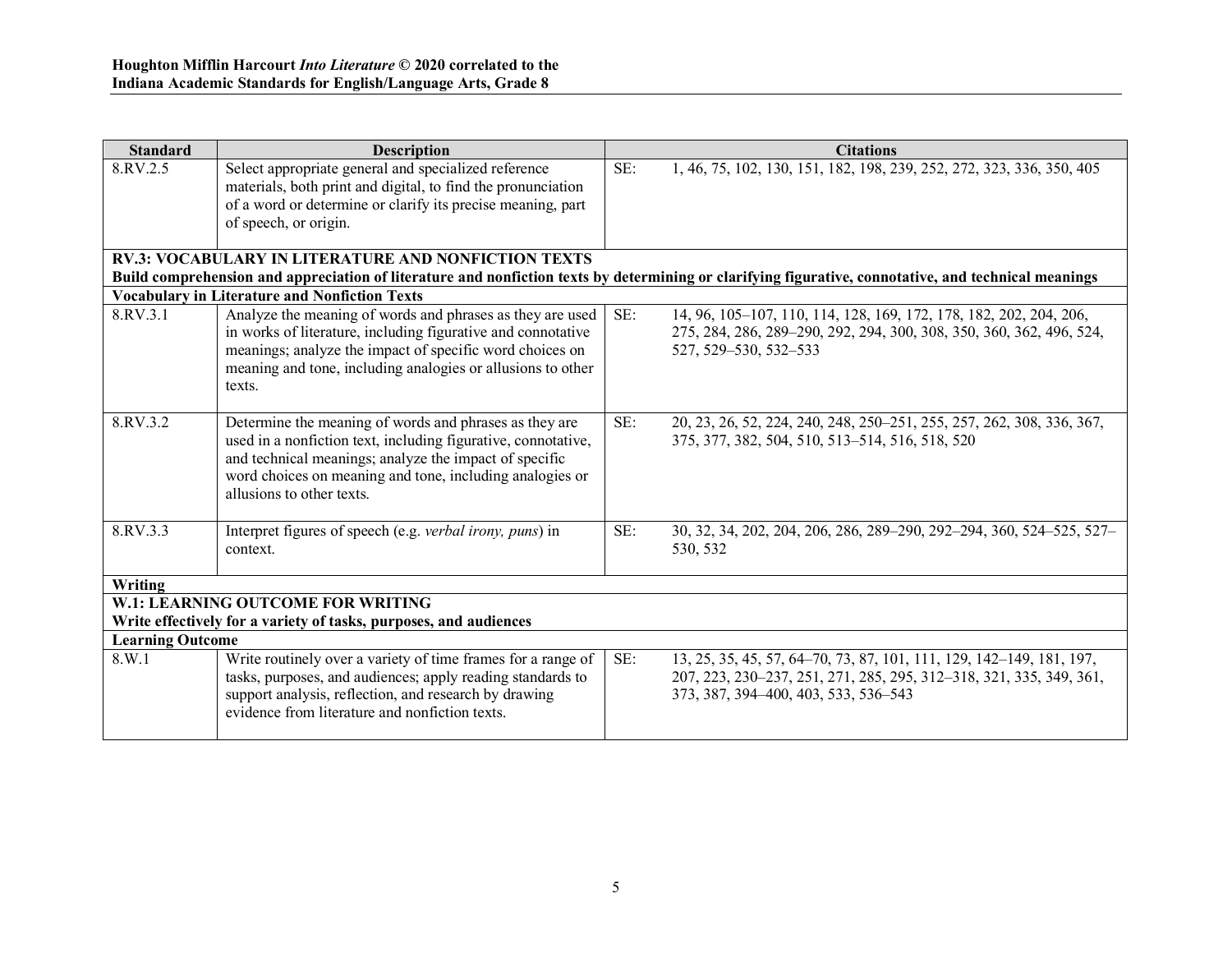| <b>Standard</b>            | <b>Description</b>                                                                                                                                                                                                                                                        | <b>Citations</b>                            |  |  |  |
|----------------------------|---------------------------------------------------------------------------------------------------------------------------------------------------------------------------------------------------------------------------------------------------------------------------|---------------------------------------------|--|--|--|
|                            | W.2: HANDWRITING                                                                                                                                                                                                                                                          |                                             |  |  |  |
|                            | Demonstrate the ability to write legibly                                                                                                                                                                                                                                  |                                             |  |  |  |
|                            | Handwriting                                                                                                                                                                                                                                                               |                                             |  |  |  |
| 8.W.2                      | Students are expected to build upon and continue applying concepts learned previously.                                                                                                                                                                                    |                                             |  |  |  |
| <b>W.3: WRITING GENRES</b> |                                                                                                                                                                                                                                                                           |                                             |  |  |  |
|                            | Develop and refine writing skills by writing for different purposes and to specific audiences or people                                                                                                                                                                   |                                             |  |  |  |
| Argumentative              |                                                                                                                                                                                                                                                                           |                                             |  |  |  |
| 8.W.3.1                    | Write arguments in a variety of forms that -                                                                                                                                                                                                                              |                                             |  |  |  |
|                            | Introduce claim(s), acknowledge and distinguish the<br>claim(s) from alternate or opposing claims, and organize<br>the reasons and evidence logically.                                                                                                                    | SE:<br>45, 87, 271, 373, 394-400            |  |  |  |
|                            | Support claim(s) with logical reasoning and relevant<br>evidence, using accurate, credible sources and<br>demonstrating an understanding of the topic or text.                                                                                                            | SE:<br>45, 87, 271, 373, 394-40             |  |  |  |
|                            | Use effective transitions to create cohesion and clarify the<br>relationships among claim(s), counterclaims, reasons, and<br>evidence.                                                                                                                                    | SE:<br>271, 394, 396, 398, 400              |  |  |  |
|                            | Establish and maintain a consistent style and tone<br>appropriate to purpose and audience.                                                                                                                                                                                | SE:<br>59, 199, 394, 398, 400               |  |  |  |
| $\bullet$                  | Provide a concluding statement or section that follows<br>from and supports the argument presented.                                                                                                                                                                       | SE:<br>45, 271, 373, 394, 398, 400          |  |  |  |
| <b>Informative</b>         |                                                                                                                                                                                                                                                                           |                                             |  |  |  |
| 8.W.3.2                    | Write informative compositions on a variety of topics that -                                                                                                                                                                                                              |                                             |  |  |  |
|                            | Introduce a topic clearly, previewing what is to follow;<br>organize ideas, concepts, and information into broader<br>categories; include formatting (e.g., headings), graphics<br>(e.g., <i>charts, tables</i> ), and multimedia when useful to aiding<br>comprehension. | SE:<br>25, 57, 64-70, 142-148, 251, 312-318 |  |  |  |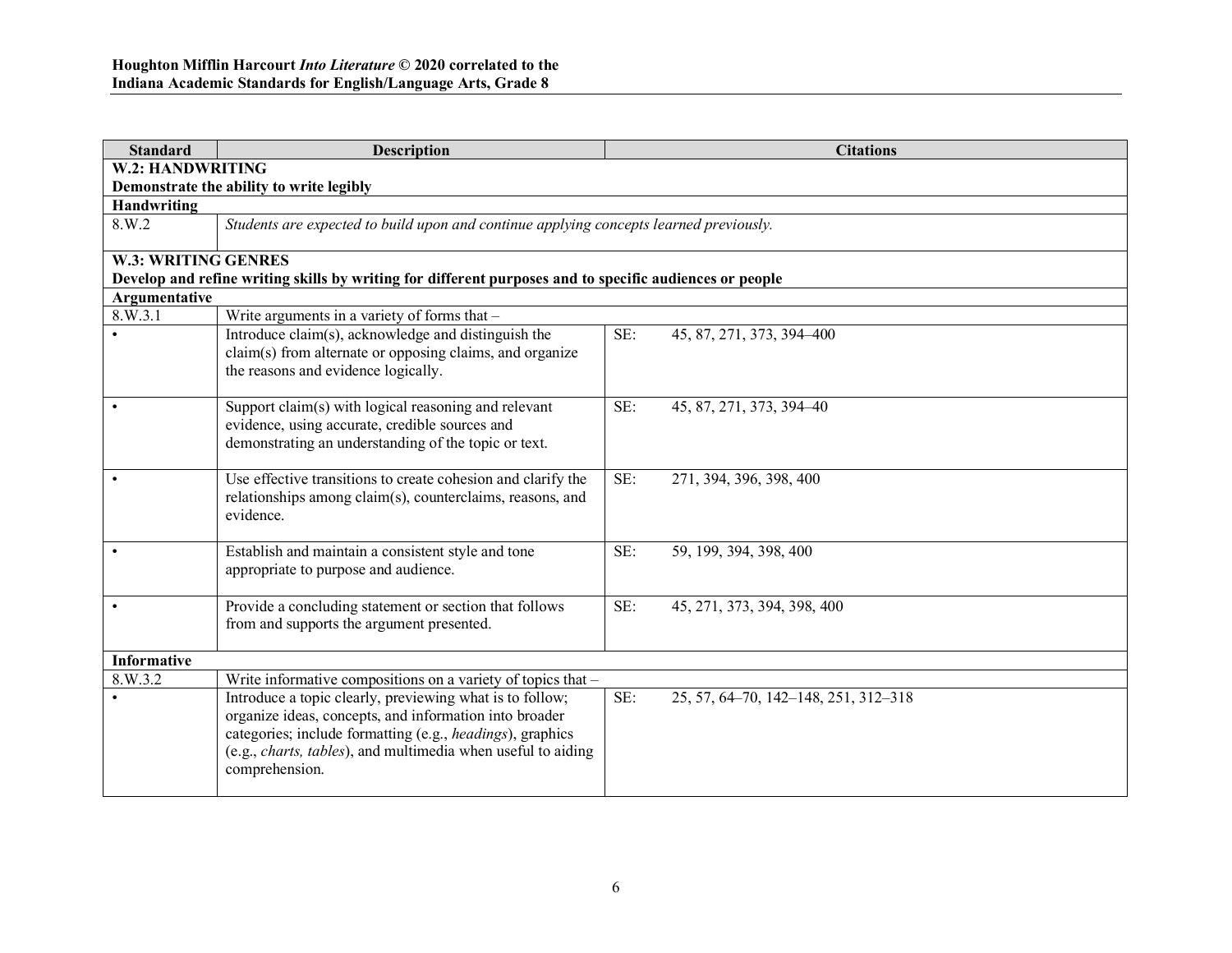| <b>Standard</b>  | <b>Description</b>                                                                                                                                                                                                                                          |     | <b>Citations</b>                                                  |
|------------------|-------------------------------------------------------------------------------------------------------------------------------------------------------------------------------------------------------------------------------------------------------------|-----|-------------------------------------------------------------------|
|                  | Develop the topic with relevant, well-chosen facts,<br>definitions, concrete details, quotations, or other<br>information and examples from various sources and texts.                                                                                      | SE: | 25, 64-70, 129, 142-148, 251, 285, 312, 314-318, 335, 387, 533    |
|                  | Use appropriate and varied transitions to create cohesion<br>and clarify the relationships among ideas and concepts.                                                                                                                                        | SE: | 64, 68, 69-70, 142, 146, 148, 312, 316, 318                       |
|                  | Choose language and content-specific vocabulary that<br>express ideas precisely and concisely, recognizing and<br>eliminating wordiness and redundancy.                                                                                                     | SE: | 25, 57, 70, 129, 142, 148, 314, 318, 251, 285, 335, 361, 387, 533 |
|                  | Establish and maintain a style appropriate to the purpose<br>and audience.                                                                                                                                                                                  | SE: | 59, 199, 314, 318                                                 |
|                  | Provide a concluding statement or section that follows<br>from and supports the information or explanation<br>presented.                                                                                                                                    | SE: | 25, 64, 68, 70, 142, 144, 146, 148, 312, 314, 316, 318, 387       |
| <b>Narrative</b> |                                                                                                                                                                                                                                                             |     |                                                                   |
| 8.W.3.3          | Write narrative compositions in a variety of forms that -                                                                                                                                                                                                   |     |                                                                   |
|                  | Engage and orient the reader by establishing a context and<br>point of view and introducing a narrator and/or characters.                                                                                                                                   | SE: | 101, 197, 230-236, 536-542                                        |
|                  | Organize an event sequence (e.g., conflict, climax,<br>resolution) that unfolds naturally and logically, using a<br>variety of transition words, phrases, and clauses to convey<br>sequence and signal shifts from one time frame or setting<br>to another. | SE: | 101, 197, 230-236, 536-542                                        |
|                  | Use narrative techniques, such as dialogue, pacing,<br>description, and reflection, to develop experiences, events,<br>and/or characters.                                                                                                                   | SE: | 101, 197, 230-236, 536-542                                        |
|                  | Use precise words and phrases, relevant descriptive details,<br>and sensory language to capture the action and convey<br>experiences and events.                                                                                                            | SE: | 101, 197, 230-236, 536-542                                        |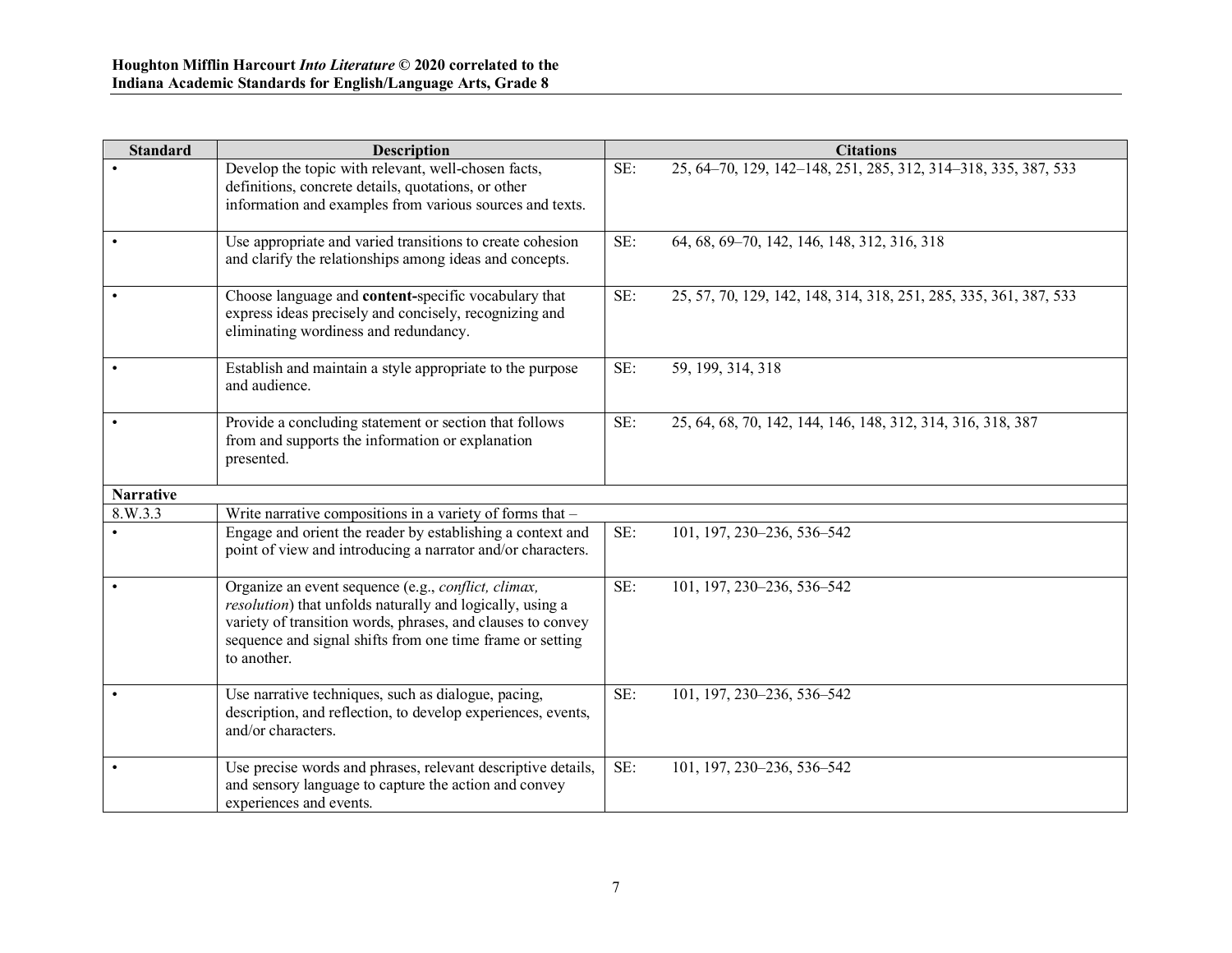| <b>Standard</b>            | <b>Description</b>                                                                                                                                                                                                                        |     | <b>Citations</b>                                                                                                                                               |  |  |
|----------------------------|-------------------------------------------------------------------------------------------------------------------------------------------------------------------------------------------------------------------------------------------|-----|----------------------------------------------------------------------------------------------------------------------------------------------------------------|--|--|
|                            | Provide an ending that follows from and reflects on the<br>narrated experiences or events.                                                                                                                                                | SE: | 230, 232, 234, 236, 536, 540, 542                                                                                                                              |  |  |
|                            |                                                                                                                                                                                                                                           |     |                                                                                                                                                                |  |  |
|                            | <b>W.4: THE WRITING PROCESS</b>                                                                                                                                                                                                           |     |                                                                                                                                                                |  |  |
|                            | Produce coherent and legible documents by planning, drafting, revising, editing, and collaborating with others                                                                                                                            |     |                                                                                                                                                                |  |  |
| <b>The Writing Process</b> |                                                                                                                                                                                                                                           |     |                                                                                                                                                                |  |  |
| 8.W.4                      | Apply the writing process to $-$                                                                                                                                                                                                          |     |                                                                                                                                                                |  |  |
|                            | Plan and develop; draft; revise using appropriate reference<br>materials; rewrite; try a new approach; and edit to produce<br>and strengthen writing that is clear and coherent, with<br>some guidance and support from peers and adults. | SE: | 64-70, 142-148, 230-236, 312-318, 394-400, 536-542                                                                                                             |  |  |
|                            | Use technology to interact and collaborate with others to<br>generate, produce, and publish writing and present<br>information and ideas efficiently.                                                                                     | SE: | 57, 66, 69, 129, 139, 147, 197, 223, 232, 235, 251, 271, 285, 317, 373,<br>387, 396, 399, 533, 541                                                             |  |  |
|                            | <b>W.5: THE RESEARCH PROCESS</b>                                                                                                                                                                                                          |     |                                                                                                                                                                |  |  |
|                            | Build knowledge about the research process and the topic under study by conducting research                                                                                                                                               |     |                                                                                                                                                                |  |  |
|                            | Finding, Assessing, Synthesizing, and Reporting Information                                                                                                                                                                               |     |                                                                                                                                                                |  |  |
| 8.W.5                      | Conduct short research assignments and tasks to build knowledge about the research process and the topic under study.                                                                                                                     |     |                                                                                                                                                                |  |  |
| $\bullet$                  | Formulate a research question.                                                                                                                                                                                                            | SE: | 306, 313, 360, 520, 530                                                                                                                                        |  |  |
| $\bullet$                  | Gather relevant information from multiple sources, using<br>search terms effectively, and annotate sources.                                                                                                                               | SE: | 12, 24, 44, 56, 61, 86, 100, 110, 128, 136, 145, 148, 180, 196, 206,<br>222, 250, 270, 284, 294, 306, 313, 318, 334, 348, 360, 372, 386, 391,<br>496, 508, 530 |  |  |
| $\bullet$                  | Assess the credibility and accuracy of each source.                                                                                                                                                                                       | SE: | 56, 100, 128, 180, 196, 206, 306, 313, 348, 360, 372, 386, 508                                                                                                 |  |  |
|                            | Quote or paraphrase the information and conclusions of<br>others.                                                                                                                                                                         | SE: | 148, 312, 314-316, 318                                                                                                                                         |  |  |
| $\bullet$                  | Avoid plagiarism and follow a standard format for citation.                                                                                                                                                                               | SE: | 148, 312, 314–316, 318, 360, 530                                                                                                                               |  |  |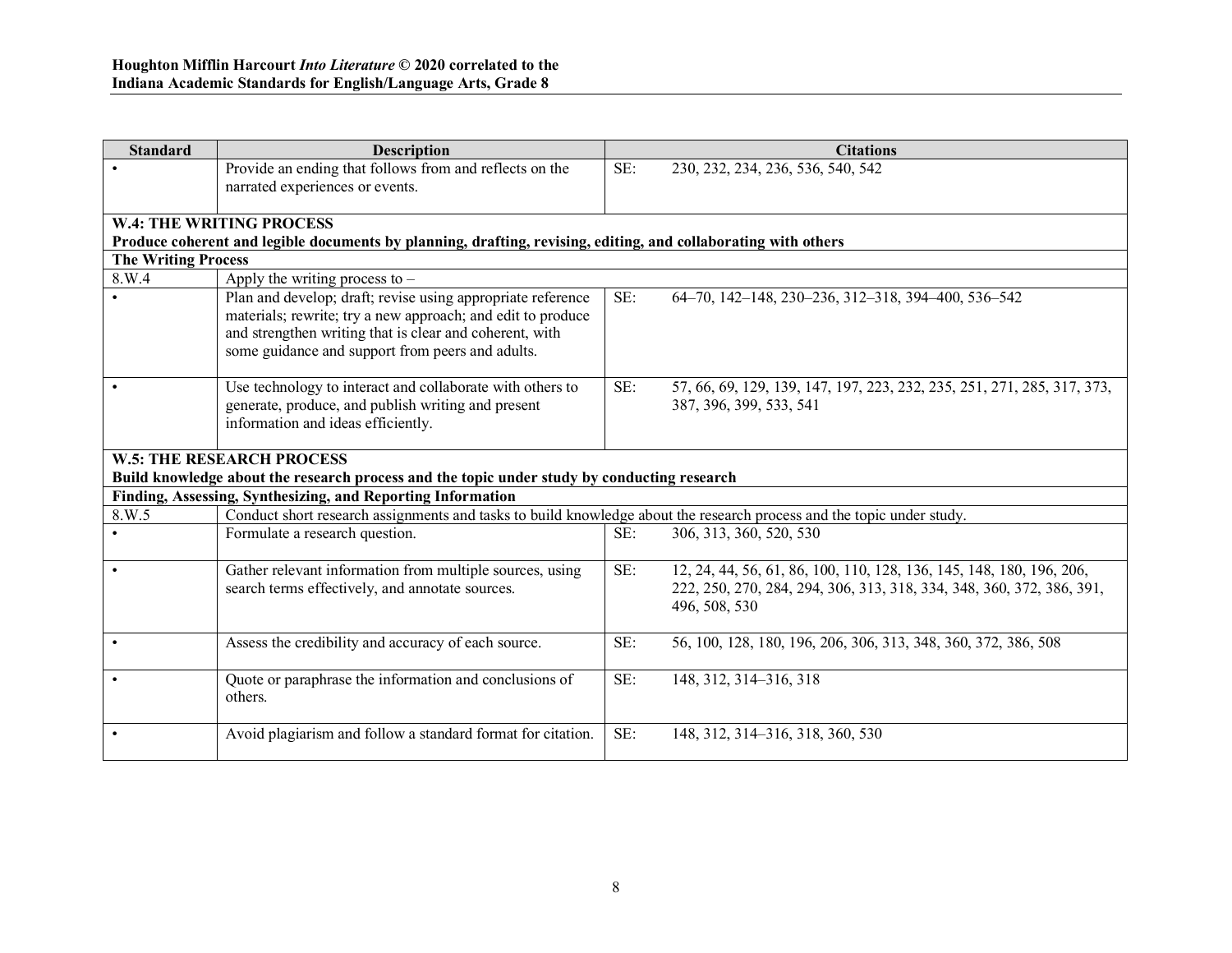| <b>Standard</b>          | <b>Description</b>                                                                                                                                                                                                                                                | <b>Citations</b>                                                                                                                                                                                     |  |  |  |
|--------------------------|-------------------------------------------------------------------------------------------------------------------------------------------------------------------------------------------------------------------------------------------------------------------|------------------------------------------------------------------------------------------------------------------------------------------------------------------------------------------------------|--|--|--|
|                          | Present information, choosing from a variety of formats.                                                                                                                                                                                                          | SE:<br>24-25, 34, 44-45, 56, 64-72, 86, 110, 128, 196, 206, 222, 270-271,<br>284-285, 306-307, 312-320, 334-335, 360, 372-373, 386, 394-402,<br>508, 530                                             |  |  |  |
|                          | <b>W.6: CONVENTIONS OF STANDARD ENGLISH</b>                                                                                                                                                                                                                       |                                                                                                                                                                                                      |  |  |  |
|                          | Demonstrate command of the conventions of standard English                                                                                                                                                                                                        |                                                                                                                                                                                                      |  |  |  |
| <b>Grammar and Usage</b> |                                                                                                                                                                                                                                                                   |                                                                                                                                                                                                      |  |  |  |
| 8.W.8.1                  | Demonstrate command of English grammar and usage, focusing on:                                                                                                                                                                                                    |                                                                                                                                                                                                      |  |  |  |
| 8.W.8.1a                 | Pronouns $-$<br>Students are expected to build upon and continue applying conventions learned previously.                                                                                                                                                         |                                                                                                                                                                                                      |  |  |  |
| 8.W.8.1b                 | $Verbs -$<br>Explaining the function of verbals (gerunds, participles,<br>infinitives) in general and their function in particular<br>sentences; forming and using active and passive voice;<br>recognizing and correcting inappropriate shifts in verb<br>voice. | Grammar Studio: The Phrase:<br>Participles and Participial Phrases<br>Grammar Studio: The Phrase:<br>Gerunds and Gerund Phrases<br>Grammar Studio: The Phrase:<br>Infinitives and Infinitive Phrases |  |  |  |
| 8.W.8.1c                 | Adjectives and Adverbs -<br>Students are expected to build upon and continue applying conventions learned previously.                                                                                                                                             |                                                                                                                                                                                                      |  |  |  |
| 8.W.8.1d                 | Phrases and Clauses -<br>Students are expected to build upon and continue applying conventions learned previously.                                                                                                                                                |                                                                                                                                                                                                      |  |  |  |
| 8.W.8.1e                 | Usage $-$<br>Students are expected to build upon and continue applying conventions learned previously.                                                                                                                                                            |                                                                                                                                                                                                      |  |  |  |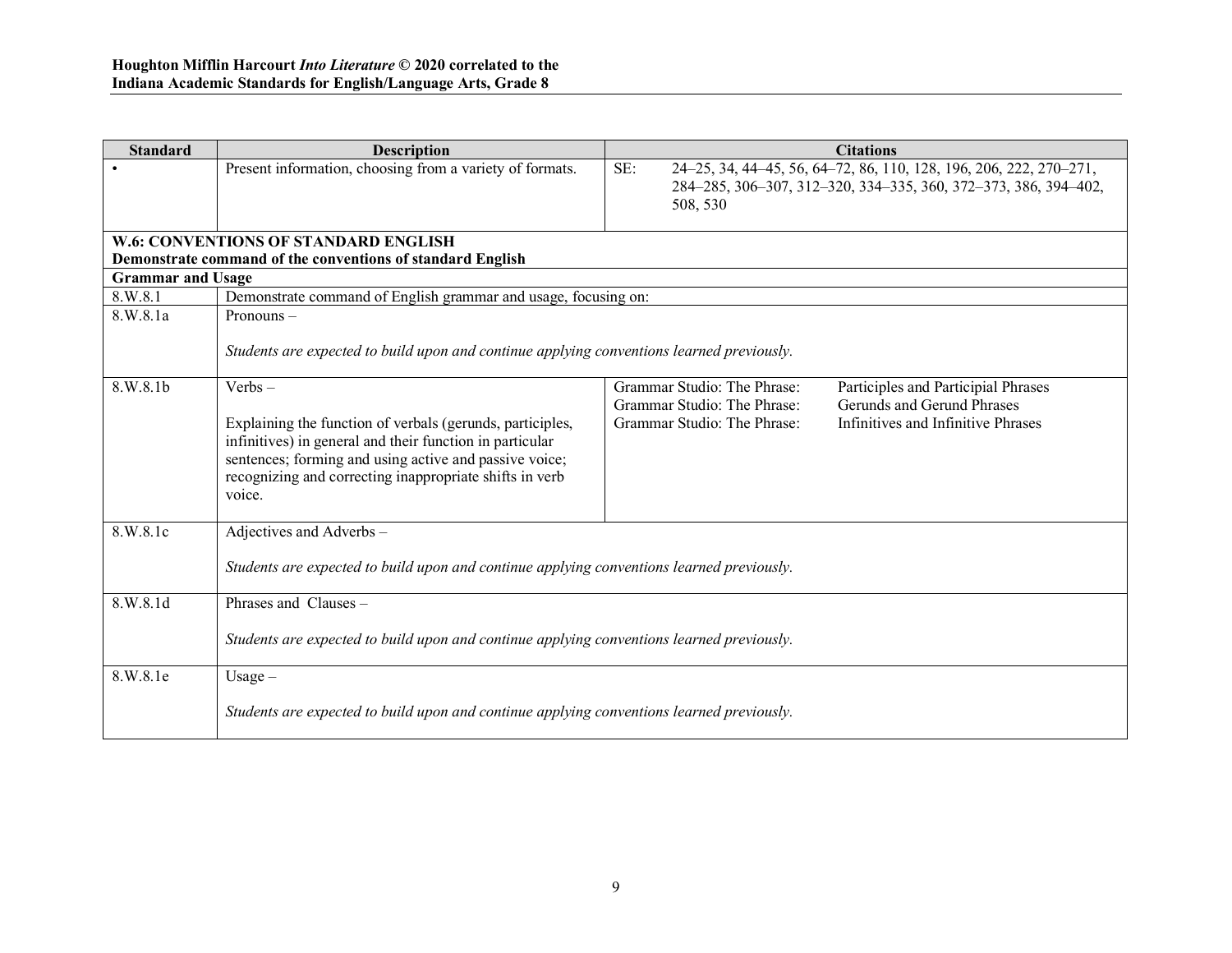| <b>Standard</b>               | <b>Description</b>                                                                                                                                                                                                             | <b>Citations</b>                                                                                                                                                                                                                                                                               |  |  |
|-------------------------------|--------------------------------------------------------------------------------------------------------------------------------------------------------------------------------------------------------------------------------|------------------------------------------------------------------------------------------------------------------------------------------------------------------------------------------------------------------------------------------------------------------------------------------------|--|--|
|                               | <b>Capitalization, Punctuation, and Spelling</b>                                                                                                                                                                               |                                                                                                                                                                                                                                                                                                |  |  |
| 8.W.8.2                       | Demonstrate command of the conventions of standard English capitalization, punctuation, and spelling focusing on:                                                                                                              |                                                                                                                                                                                                                                                                                                |  |  |
| 8.W.8.2a                      | Capitalization-                                                                                                                                                                                                                |                                                                                                                                                                                                                                                                                                |  |  |
|                               | Students are expected to build upon and continue applying conventions learned previously                                                                                                                                       |                                                                                                                                                                                                                                                                                                |  |  |
| 8.W.8.2b                      | Punctuation-                                                                                                                                                                                                                   |                                                                                                                                                                                                                                                                                                |  |  |
|                               | Using punctuation (comma, ellipsis, dash) to indicate a                                                                                                                                                                        | SE:<br>89, 92, 103                                                                                                                                                                                                                                                                             |  |  |
|                               | pause, break, or omission.                                                                                                                                                                                                     |                                                                                                                                                                                                                                                                                                |  |  |
|                               |                                                                                                                                                                                                                                | Grammar Studio: Punctuation II: Ellipses                                                                                                                                                                                                                                                       |  |  |
| 8.W.8.2c                      | $Spelling -$                                                                                                                                                                                                                   |                                                                                                                                                                                                                                                                                                |  |  |
|                               |                                                                                                                                                                                                                                |                                                                                                                                                                                                                                                                                                |  |  |
|                               | Students are expected to build upon and continue applying conventions learned previously.                                                                                                                                      |                                                                                                                                                                                                                                                                                                |  |  |
| <b>Speaking and Listening</b> |                                                                                                                                                                                                                                |                                                                                                                                                                                                                                                                                                |  |  |
|                               | <b>SL.1: LEARNING OUTCOME FOR SPEAKING AND LISTENING</b>                                                                                                                                                                       |                                                                                                                                                                                                                                                                                                |  |  |
|                               | Refine and apply effective communication skills through speaking and active listening                                                                                                                                          |                                                                                                                                                                                                                                                                                                |  |  |
| <b>Learning Outcome</b>       |                                                                                                                                                                                                                                |                                                                                                                                                                                                                                                                                                |  |  |
| 8.SL.1                        | Listen actively and adjust the use of spoken language (e.g.,                                                                                                                                                                   | SE:<br>13, 24–25, 34, 44–45, 56–57, 71–72, 86–87, 110, 128–129, 136–                                                                                                                                                                                                                           |  |  |
|                               | conventions, style, vocabulary) to communicate effectively                                                                                                                                                                     | 137, 180-181, 196-197, 206-207, 222-223, 250-251, 285, 294, 306,                                                                                                                                                                                                                               |  |  |
|                               | with a variety of audiences and for different purposes.                                                                                                                                                                        | 319-320,401-402, 496-497, 508-509, 520-521, 530                                                                                                                                                                                                                                                |  |  |
|                               | <b>SL.2: DISCUSSION AND COLLABORATION</b>                                                                                                                                                                                      |                                                                                                                                                                                                                                                                                                |  |  |
|                               | Refine and apply reciprocal communication skills by participating in a range of collaborative discussions                                                                                                                      |                                                                                                                                                                                                                                                                                                |  |  |
|                               | <b>Discussion and Collaboration</b>                                                                                                                                                                                            |                                                                                                                                                                                                                                                                                                |  |  |
| 8.SL.2.1                      | Engage effectively in a range of collaborative discussions<br>(one-on-one, in groups, and teacher-led) on grade-<br>appropriate topics, texts, and issues, building on others'<br>ideas and expressing personal ideas clearly. | SE:<br>12-13, 24-25, 34-35, 44-45, 56-57, 60-61, 71-72, 86-87, 110, 128-<br>129, 136-139, 180-181, 196-197, 206-207, 222-223, 226, 250-251,<br>285, 294, 306, 308-309, 319-320, 334-335, 348, 360-361, 372, 386-<br>387, 362-363, 390-391, 401-402, 496-497, 508-509, 520-521, 530,<br>532-533 |  |  |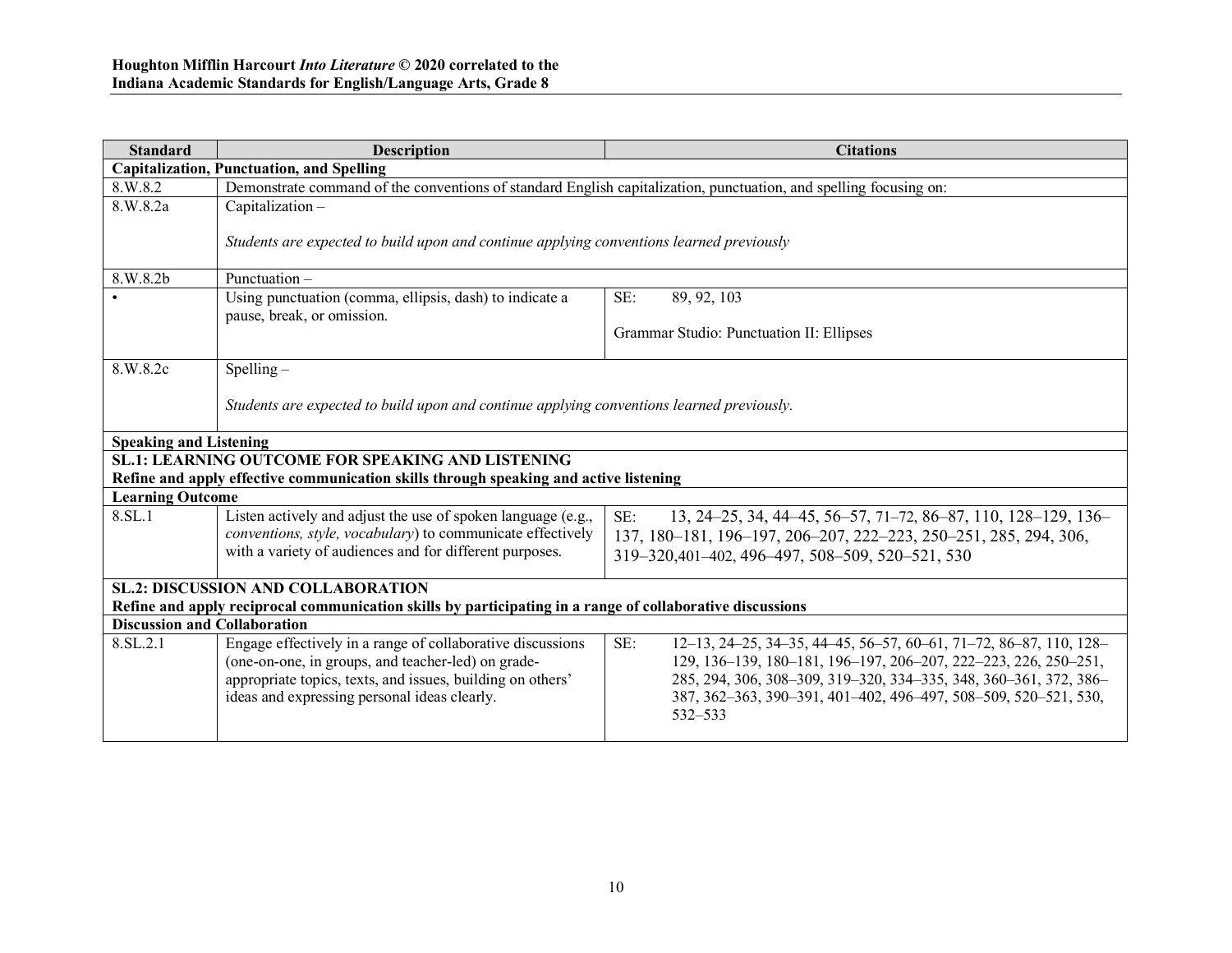| <b>Standard</b>            | <b>Description</b>                                                                                                                                                                                                                            | <b>Citations</b>                                                                                                                                                                            |
|----------------------------|-----------------------------------------------------------------------------------------------------------------------------------------------------------------------------------------------------------------------------------------------|---------------------------------------------------------------------------------------------------------------------------------------------------------------------------------------------|
| 8.SL.2.2                   | Examine, analyze, and reflect on ideas under discussion by<br>identifying specific evidence from materials under study<br>and other resources.                                                                                                | 13, 24–25, 34, 44–45, 56–57, 86–87, 110, 128–129, 136–137, 180–<br>SE:<br>181, 196-197, 206-207, 222-223, 250-251, 285, 294, 306, 319-320,<br>433, 445, 455, 496-497, 508-509, 520-521, 530 |
| 8.SL.2.3                   | Follow rules for considerate discussions and decision-<br>making, track progress toward specific goals and deadlines,<br>and define individual roles as needed.                                                                               | SE:<br>25, 45, 57, 72, 101, 137, 197, 207, 223, 251, 295, 319-320, 433, 445,<br>455, 490                                                                                                    |
| 8.SL.2.4                   | Pose questions that connect the ideas of several speakers<br>and respond to others' questions and comments with<br>relevant evidence, observations, and ideas.                                                                                | SE:<br>45, 57, 72, 87, 129, 181, 197, 207, 223, 251, 295, 319-320, 445, 455,<br>490                                                                                                         |
| 8.SL <sub>2.5</sub>        | Acknowledge new information expressed by others, and,<br>when warranted, qualify or justify personal views in<br>reference to the evidence presented.                                                                                         | SE:<br>24, 44, 57, 129, 181, 207, 251, 270, 319, 433, 445, 455, 478                                                                                                                         |
| <b>SL.3: COMPREHENSION</b> | Refine and apply active listening and interpretation skills using various strategies                                                                                                                                                          |                                                                                                                                                                                             |
| Comprehension              |                                                                                                                                                                                                                                               |                                                                                                                                                                                             |
| 8.SL.3.1                   | Analyze the purpose of information presented in diverse<br>media and formats (e.g., visually, quantitatively, orally)<br>and evaluate the motives (e.g., social, commercial,<br><i>political</i> ) behind its presentation.                   | SE:<br>132-139, 208-222, 226-227, 308-309, 390                                                                                                                                              |
| 8.SL.3.2                   | Delineate a speaker's argument and specific claims,<br>evaluating the soundness of the reasoning and relevance<br>and sufficiency of the evidence and identifying when<br>irrelevant evidence is introduced.                                  | SE:<br>56, 60-61, 373, 391<br>Speaking and Listening Studio: Analyzing and Evaluating Presentations                                                                                         |
|                            | <b>SL.4: PRESENTATION OF KNOWLEDGE AND IDEAS</b>                                                                                                                                                                                              |                                                                                                                                                                                             |
|                            | Refine and apply speaking skills to communicate ideas effectively in a variety of situations                                                                                                                                                  |                                                                                                                                                                                             |
|                            | <b>Presentation of Knowledge and Ideas</b>                                                                                                                                                                                                    |                                                                                                                                                                                             |
| 8.SL.4.1                   | Present claims and findings, emphasizing salient points in a<br>focused, coherent manner with relevant evidence, sound<br>valid reasoning, and well-chosen details; use appropriate<br>eye contact, adequate volume, and clear pronunciation. | SE:<br>44, 56, 72, 139, 206-207, 271, 306, 309, 319-320, 373, 401-402, 530                                                                                                                  |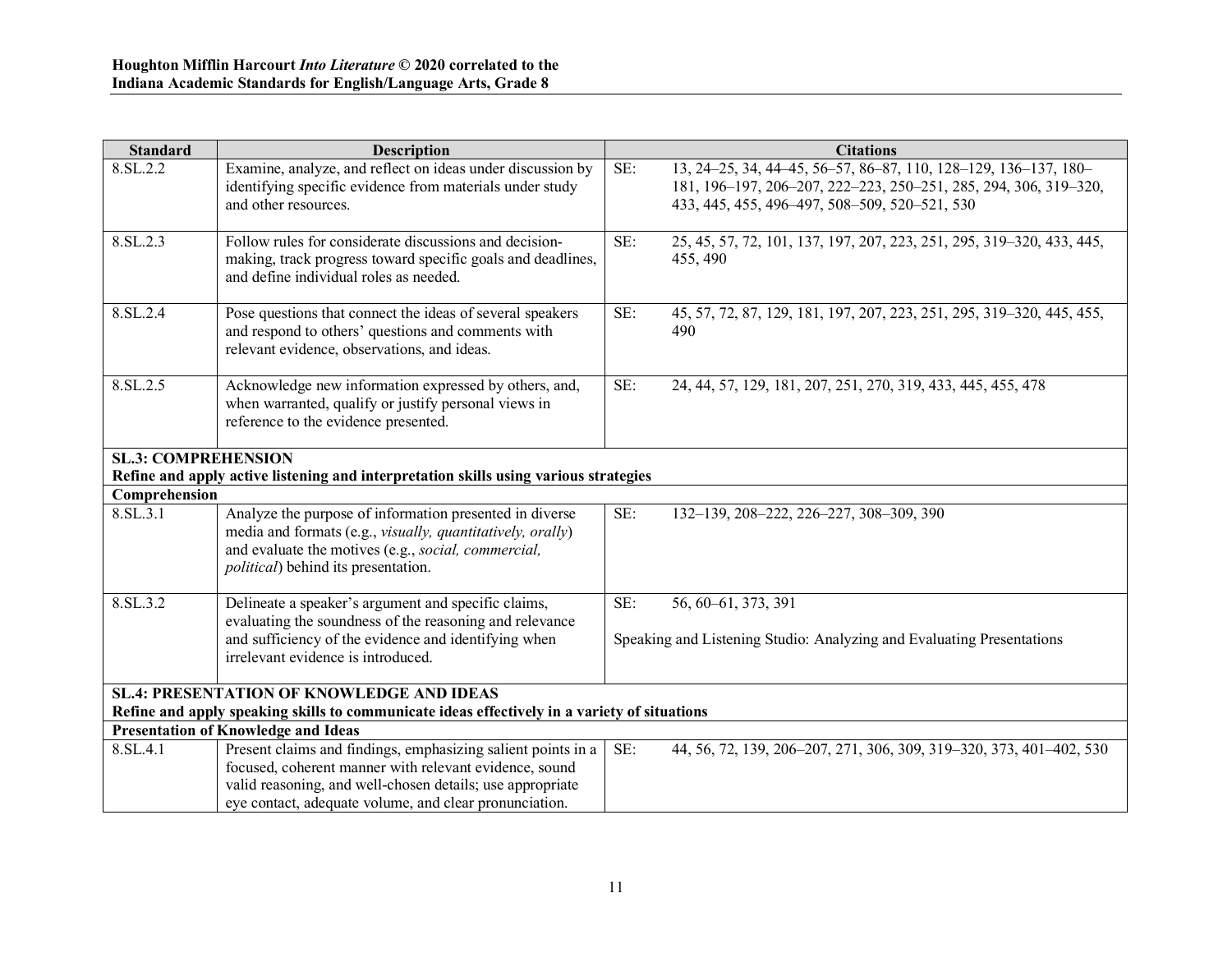| <b>Standard</b>             | <b>Description</b>                                                                                                                                                                    |     | <b>Citations</b>                                                                                                           |
|-----------------------------|---------------------------------------------------------------------------------------------------------------------------------------------------------------------------------------|-----|----------------------------------------------------------------------------------------------------------------------------|
| 8.SL.4.2                    | Create engaging presentations that integrate multimedia                                                                                                                               | SE: | 57, 71, 139, 271, 373, 401, 521                                                                                            |
|                             | components and visual displays to clarify information,                                                                                                                                |     |                                                                                                                            |
|                             | strengthen claims and evidence, and add interest.                                                                                                                                     |     |                                                                                                                            |
|                             |                                                                                                                                                                                       |     |                                                                                                                            |
| 8.SL.4.3                    | Students are expected to build upon and continue applying concepts learned previously.                                                                                                |     |                                                                                                                            |
| <b>Media Literacy</b>       |                                                                                                                                                                                       |     |                                                                                                                            |
|                             | <b>ML.1: LEARNING OUTCOME FOR MEDIA LITERACY</b>                                                                                                                                      |     |                                                                                                                            |
|                             | Develop and enhance understanding of the roles of media and techniques and strategies used to achieve various purposes                                                                |     |                                                                                                                            |
| <b>Learning Outcome</b>     |                                                                                                                                                                                       |     |                                                                                                                            |
| 8.ML.1                      | Critically analyze information found in electronic, print,<br>and mass media used to inform, persuade, entertain, and<br>transmit culture.                                            | SE: | 17-24, 36-45, 48-56, 60, 208-222, 226, 240-251, 255-270, 302-306,<br>308, 324-334, 364-372, 376-386, 390, 501-508, 513-520 |
| <b>ML.2: MEDIA LITERACY</b> |                                                                                                                                                                                       |     |                                                                                                                            |
|                             | Analyze the purposes of media and the ways in which media can have influences                                                                                                         |     |                                                                                                                            |
| <b>Media Literacy</b>       |                                                                                                                                                                                       |     |                                                                                                                            |
| 8.ML.2.1                    | Identify and analyze persuasive and propaganda techniques<br>used in visual and verbal messages by electronic, print and<br>mass media, and identify false or misleading information. | SE: | 36-44, 48-56, 60, 208-222, 226, 364-372, 376-386, 390, 513-520                                                             |
| 8.ML.2.2                    | Analyze and interpret how people experience media<br>messages differently, depending on point of view, culture,<br>etc.                                                               | SE: | 196, 206, 270, 294, 390, 508, 516, 518, 520                                                                                |